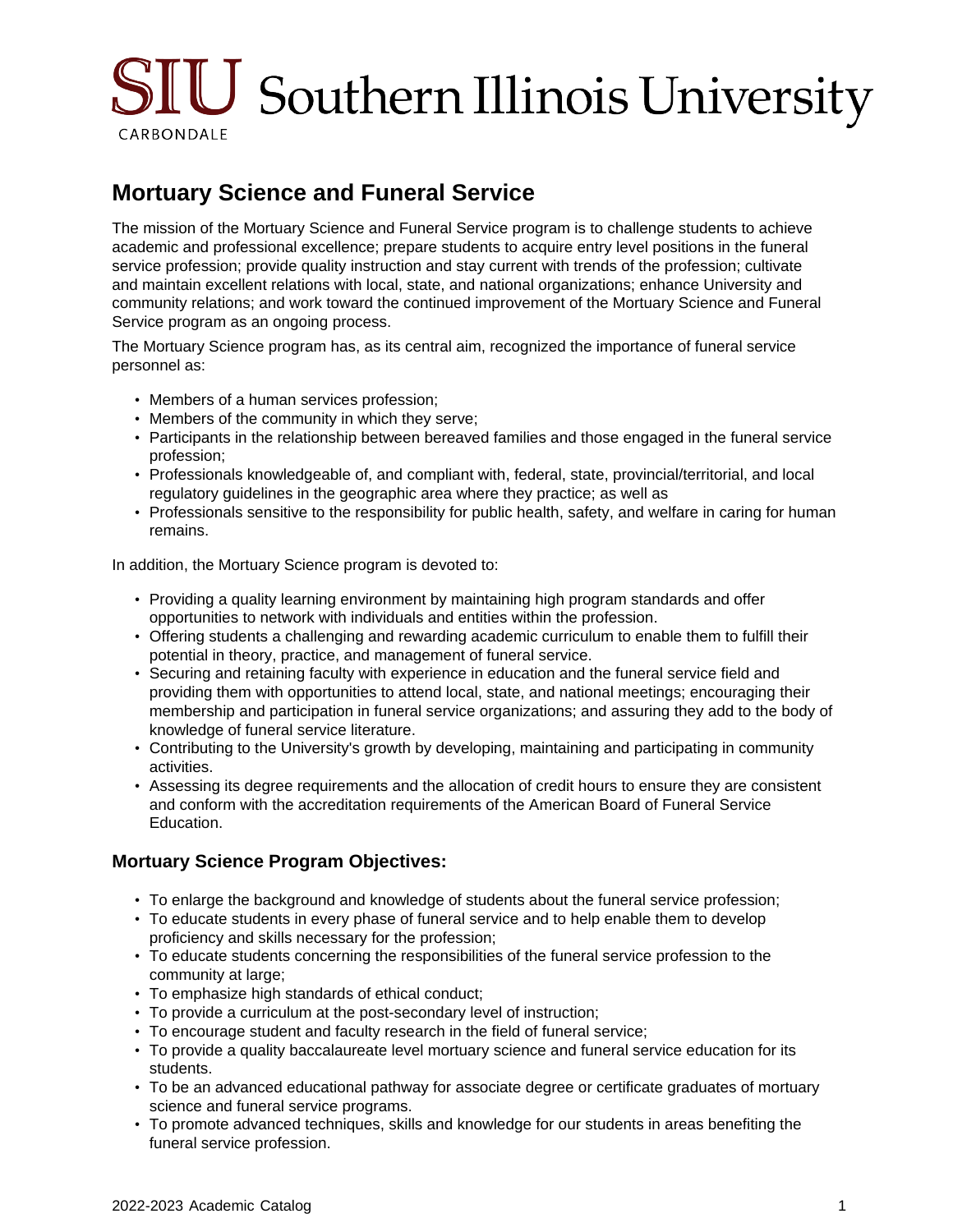- To provide the necessary skills that enable our graduates to plan, implement, and manage/own a funeral establishment.
- To emphasize professional services skills required by the state licensing board.
- To provide beneficial preparation so that upon graduation our students may participate in the development and implementation of solutions in the health care area.
- To educate students on the basic knowledge regarding compliance of laws at the state and federal levels, as well as with those of other regulatory agencies pertaining to funeral service practices, public health, and the profession.
- To deliver solid preparation so our future funeral directors/embalmers have a strong background in social sciences, humanities, natural sciences, communication and mortuary sciences and can ethically apply this knowledge in all situations.
- To graduate sought-after funeral directors/embalmers to meet the employment needs of Southern Illinois, the state of Illinois, and the country.
- To provide encouragement for our students to continue their professional growth through continuing education and research following graduation.

This program is the only mortuary science and funeral service program offered in a public university in the state of Illinois. The initial program was developed in response to a request from the Illinois Funeral Directors Association. The Mortuary Science and Funeral Service program at SIU Carbondale is accredited by the American Board of Funeral Service Education (ABFSE), 992 Mantua Pike, Suite 108, Woodbury Heights, NJ 08097, 816-233-3747. Website: [www.abfse.org](http://www.abfse.org). Graduates meet licensing requirements established by the Illinois Department of Financial and Professional Regulation. This program in mortuary science and funeral service is recognized by other state licensing boards.

The program is designed to accept students directly from high school or to accommodate students transferring from other accredited post-secondary institutions. Transfer students are admitted with 12 or more transfer credit hours with a GPA of at least 2.3 (on a 4.0 scale). Enrollment in the program is limited due to variety of circumstances, including rules of accreditation, limitations of facilities/internship sites, and faculty-student ratio.

Prospective students attending another college or university prior to transferring to SIU should concentrate on completing courses articulated or approved as substitutes for SIU's University Core Curriculum requirements. Prior to taking courses that appear to equate to the professional sequence, the applicant should consult with an advisor within the Mortuary Science and Funeral Service program.

The Mortuary Science and Funeral Service program has a Linkage Agreement with Southeastern Illinois College, Rend Lake College and Shawnee College. If you have questions about this agreement, contact the community college advisor or SIU School of Health Sciences at 618-453-7287.

In addition to the professional course work, the student will be responsible for the University Core Curriculum as well as a number of courses, which will lead to an understanding of the psychological, sociological and theological implications of life and death. Each student will serve a semester-long internship at an approved off-campus facility. The expenses related to the internship courses are the responsibility of the student. The Internship Coordinator and/or Program Director will assign the internship location. Prior to participation in the internship, students may be required to undergo an "Internship Site Required" criminal background check and drug screening. Faculty members in the professional courses are licensed funeral directors and embalmers with experience in the profession. The program's Advisory Committee is composed of mortuary science and funeral service professionals.

The student is required to complete the Hepatitis B vaccine series before participating in the laboratory classes. The vaccine may be acquired at the SIU Student Health Center, a local health department, or through a private physician. The cost of this vaccine is the responsibility of the student and documentation showing completion of the vaccine series must be presented to the advisor prior to registration. In addition to the Hepatitis B vaccine requirement, a laboratory uniform, personal protective equipment and instruments must be purchased.

National Board Examination pass rates, graduation rates, and employment rates for this and other ABFSE-accredited program are available at [www.abfse.org](http://www.abfse.org/). To request a printed copy of this program's rates, go to ASA 116, 1365 Douglas Drive, Carbondale, IL 62901 or by e-mail at [health.sciences@siu.edu](mailto:health.sciences@siu.edu), or by telephone at 618-453-5698. Since laws governing the profession are enacted at the state level, licensing and qualification requirements vary among states. Prospective students should contact the licensing body of the state in which they wish to attempt licensure.